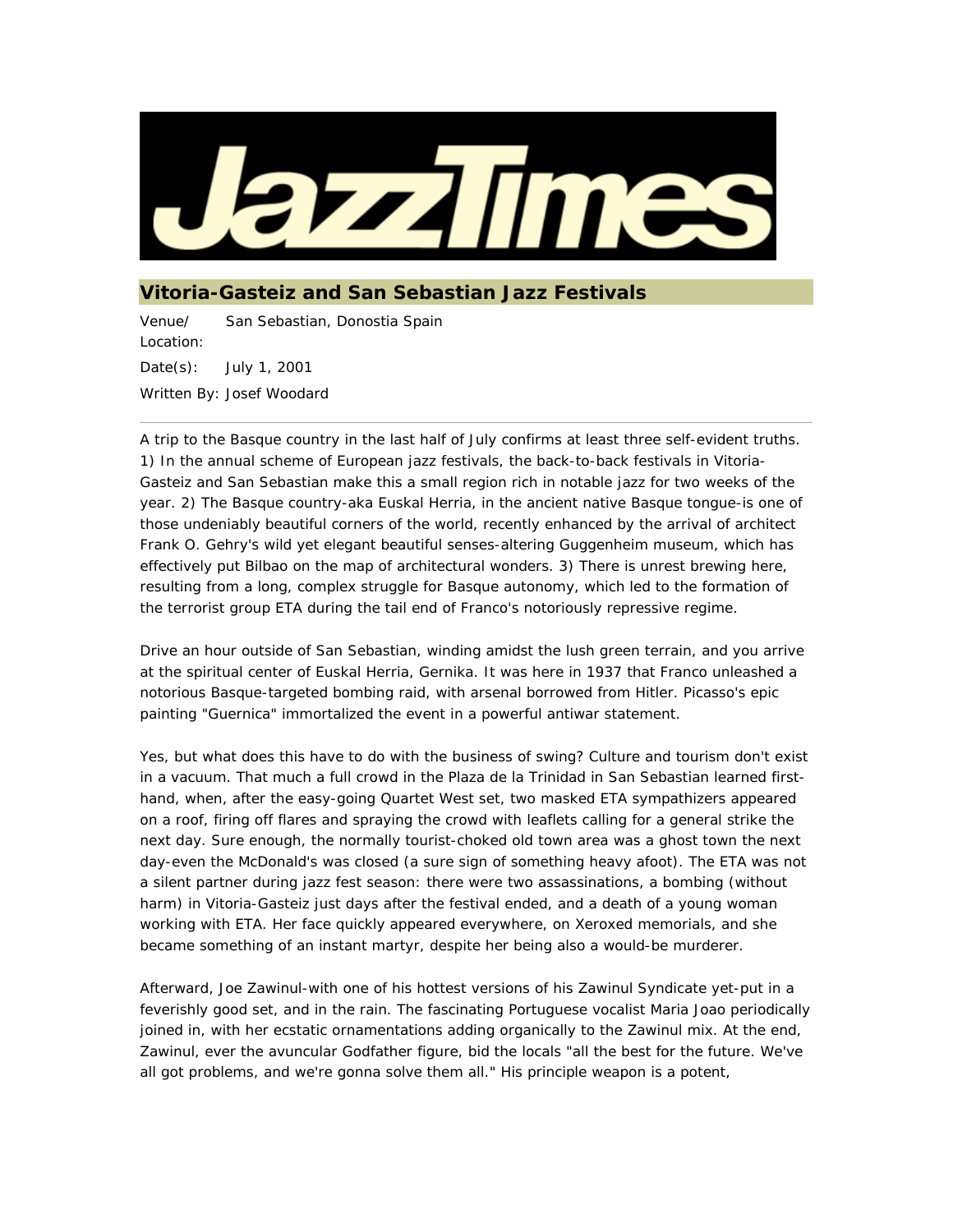## multicultural groove.

All of these elements converged-in concert, if you will-as part of the overall gestalt of the fest experience. Jazz festivals don't have to be, and shouldn't be, supermarkets, efficient and predictable displays of product without regard for the hosting city.

At the Kronos Quartet concert in San Sebastian, they served up an adventurous set of pieces from around the world, including music by Mexico's late iconoclast Silvestre Revueltas and Steve Reich's ruggedly hypnotic "Triple Quartet." Late in the concert, a heckler disrupted the silence with something in Euskara, and then in English: "It is a little bit lite. We are in the middle of the shit out there." Trouble was brewing in the streets that night, with riot police on guard.

The doomsday heckler had it wrong. Of course, the Kronos concert was not lite, which they immediately proved after the heckle, by playing Michael Gordon's intense, avant-grunge piece "Potassium." If anything, they were the most adventurous act on the festival schedule, and a bold extension of the programming. While festivals too often reach beyond jazz, proper, to include rock and blues shows in the lineup (as a means of padding coffers and luring jazzskeptical crowds), San Sebastian's artistic director, Miguel Martin, has often leaned the opposite direction. Last year, Uri Caine appeared here for several days, presenting his jazzcum-classical treatments of Bach, Schumann, among other contexts. The Kronos appearance fit the bill perfectly, harking back to a time when the new music world and jazz were nearly bedfellows.

At 36, the festival in Donostia-San Sebastian (Donostia is the Basque name for this seaside resort town) is one of the oldest and one of the best of the European crop. Which doesn't mean there weren't slow spots in the five-day program. Ray Brown, honored here for his 75th birthday, put in a set of standards that never rose above a mainstream pleasantry, brightened by Hank Jones' intelligent soloing and dulled by James Morrison's showboating tendencies on both trumpet and trombone. The set seemed oddly rote, especially coming after the thoughtful music-making of a reunion of Gato Barbieri and trumpeter Enrico Rava, with whom Barbieri played in the '60s: the saxist's bleeding edge, saw-toothed timbre nicely complemented Rava's searching phrases and round-toned lyricism.

Deeper stuff was to be found in a long, probing and rapturous set by Ahmad Jamal, in inspired collusion with drummer Idris Muhammad and bassist James Cammack. Jamal guided his trio over a landscape of varied dynamics and flexible, mobilelike song structures; it was not music about head-solo-head, but rather a creative experiment with emotionality intact.

Another festival high point was an introspective evening from the Spanish David Mengual Mosaic, in a trio and a nonet led by the bassist, replete with Antonio Serrano's pliant chromatic harmonica. An intriguing Spanish-cum-Latin American thread governed the evening, "Las Estrellas de la Calle 54," running from the jazz-fueled flamenco of Chano Dominguez Sextet and the cerebral spiciness of Jerry Gonzalez y Los Piratas Flamencos, into the Cuban heat of Bebo Valdés and Patato. Rhythm flowed, furiously, exactingly.

Perhaps the most impressive concert of the festival was also its softest, when Pat Metheny and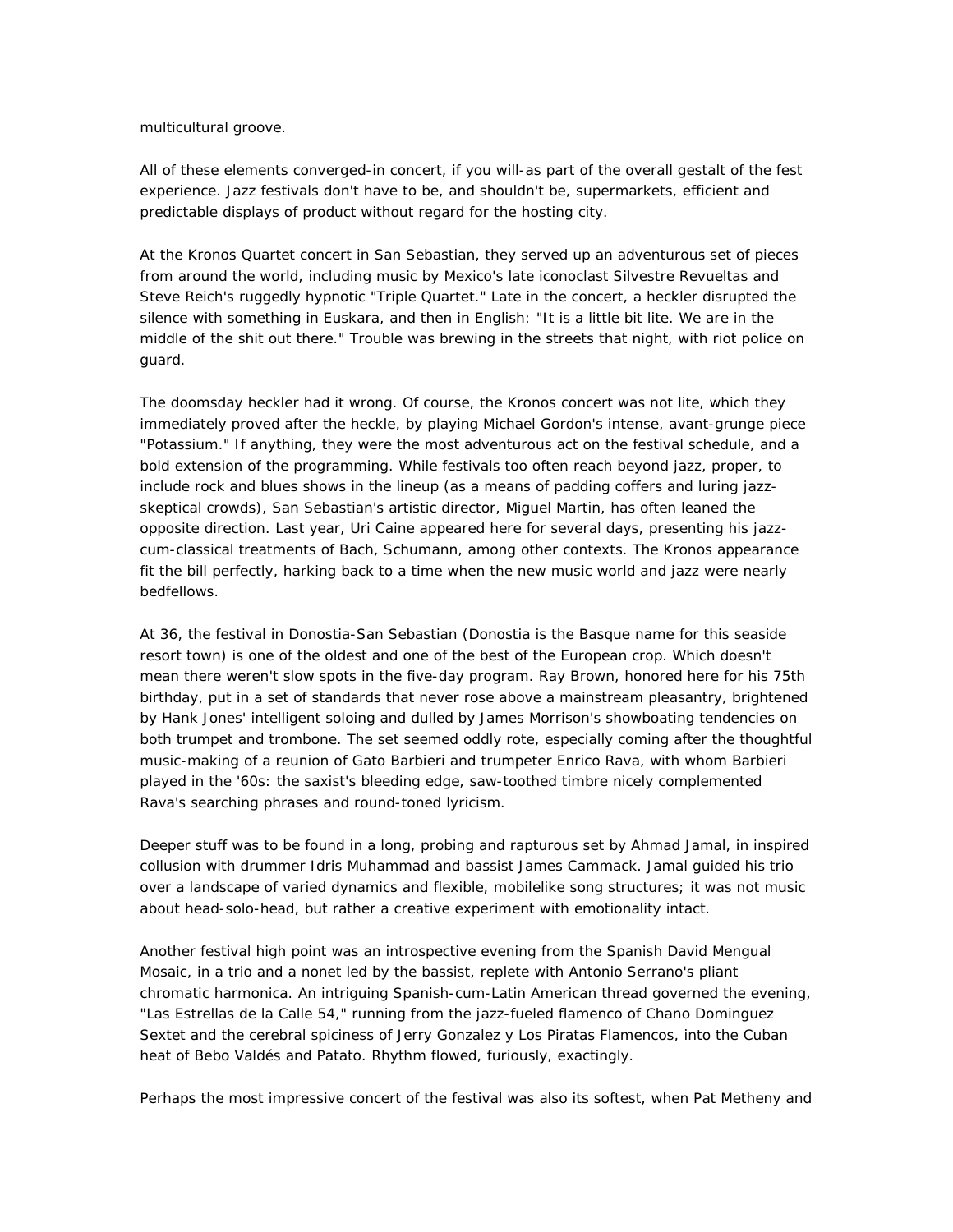Charlie Haden did one of their rare duet concerts. It has to be said that an uncredited third partner here was the concert hall itself-the 1,800 seat, acoustically luminous theater of the Kursaal, opened only two years ago. Spanish architect Rafael Moneo's startling structure, basically two translucent, sea green cubes slightly tilted, is a contemporary landmark (worthy of an architectural pilgrimage, along with the Guggenheim). It's set, literally and symbolically, between the water and the more traditional architecture across the boulevard.

The acoustic instrument-wielding Metheny and Haden, likewise, bridged the traditions of jazz, folk and pop in their material, while injecting contemporary attitude identifiably their own.

2001 was a big year for Vitoria-Gasteiz, held in the capital of the region. Having reached a ripe, milestone age of 25, they celebrated by bringing Wynton Marsalis to town, with both the Lincoln Center Jazz Orchestra and in an intimate duet with his father, Ellis. Wynton was also commissioned to write a piece for the occasion.

The best sets of the fest came from tenor players of note, in complementary settings: Joe Lovano's Nonet is a compact, little big band that covers that contrasts, on more than one level, the stolid infrastructure and musical heft of the Lincoln Center band. Lovano himself seemed even more inspired than usual, shifting from mainstream to avant, from gymnastic precision to expressionistic smears, with unusual grace.

And then there was Wayne Shorter, jazz's great elusive icon, whose current quartet-bassist John Patitucci, pianist Danilo Perez, and drummer Brian Blade-come closer than any of Shorter's post-Weather Report groups in capturing the fragile poetry of Shorter's music. These musicians seem to have intuited that Shorter is, at root, a mysterious traveler of a leader, guiding his band through open, searching passages, landing at his structural signposts with a gentle sense of surprise rather than a smug bang.

After hours, hordes gathered in the headquarter NH Hotel to catch sets by Cyrus Chestnut and the fascinating matching of organist Larry Goldings, guitarist Peter Bernstein and drummer Bill Stewart-a meeting of prime players on their respective instruments, who have neatly and unexpectedly expanded the paradigm of the of organ trio.

The festival's newcomer revelation came from young Swedish pianist Esbjorn Svensson's EST Trio. With its articulate use of space, dynamics and exploratory ideas, EST is a group to watch for. They ended with a pores-opening version of "I Mean You" with a whole new attitude, something Scandinavian, perhaps, and something fresh.

There were low points, too. Kyle Eastwood, though an interesting musician and a work-inprogress, doesn't quite seem ready for prime time. Bassist Richard Bona is a wonderful musician who bends over backwards to please and amuse an audience, at the expense of his own artistry. Marcus Miller, one of the few electric bassist leaders making good music on the scene these days, straddled creativity and empty groove-machinery. He seemed especially out of context following Shorter's sensitive acoustic quartet, and made a sly nod to Shorter with his version of the Jaco Pastorius "Teen Town (Jaco's spirit prevails: the best tune in Bona's set was his smart arrangement of Pastorius' "Liberty City").